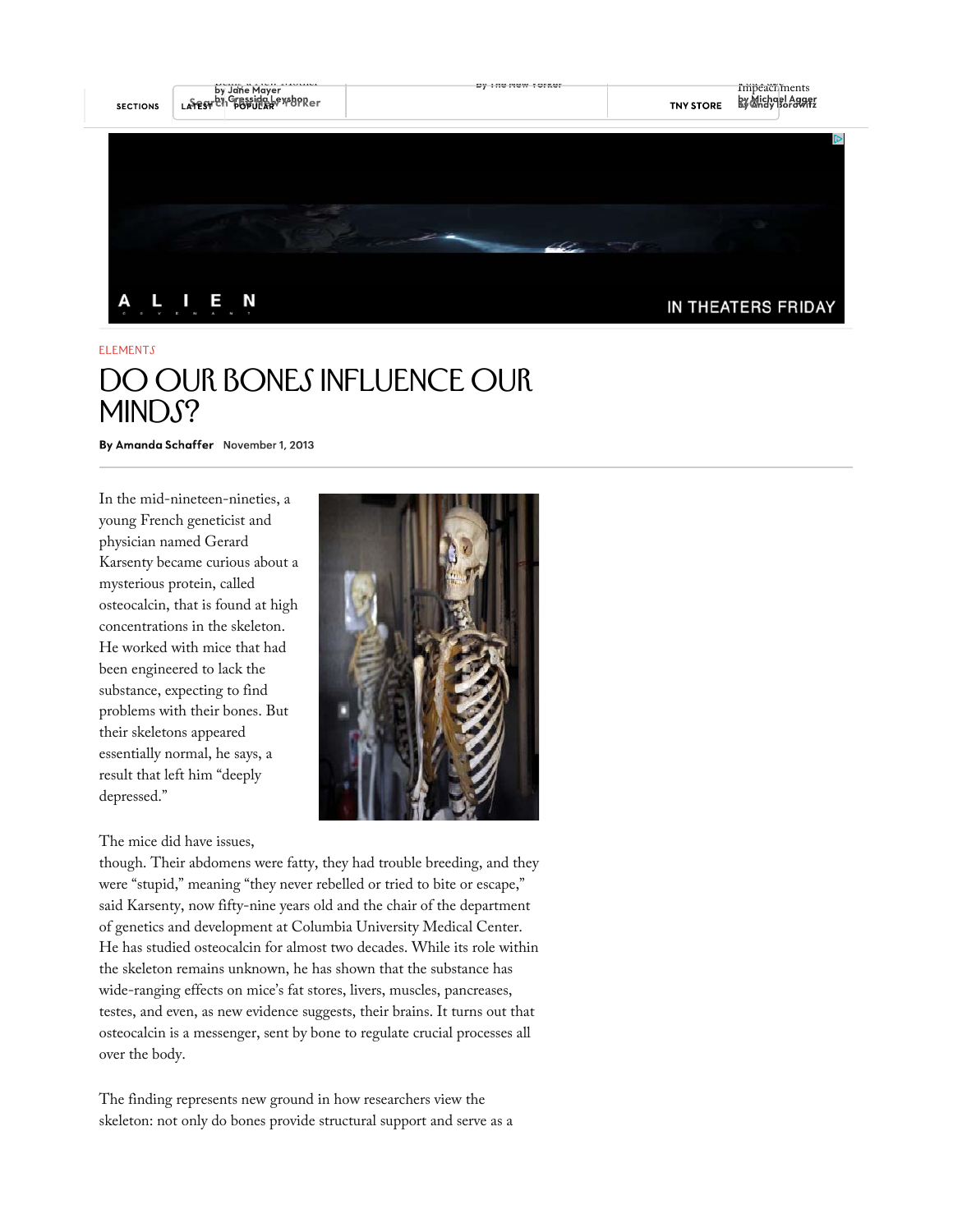repository for calci<del>um and phosphate</del>, they issue commands to far-flung and the new Assessments of the Impeachments sections. LARESTRIN BESTURE THEY CHE cells. In mice at least, they talk directly to the brain. "This is a biggie," said Eric Kandel, the neuroscientist and Nobel Laureate. "Who thinks of the bone as being an endocrine organ? You think of the adrenal gland, you think of the pituitary, you don't think of bone."

But Karsenty has long believed that our skeletons do a lot more than just give our bodies their shape. In 2007, he suggested that bones play a crucial role in regulating blood sugar: mice engineered to lack osteocalcin were essentially diabetic; they were less sensitive to insulin, and produced less of it. When he provided osteocalcin, however, their insulin sensitivity and blood sugar normalized. When Karsenty first presented these findings at a conference, endocrine experts were "overwhelmed by the potential implications," as one of them told me at the time.

Similarly, Karsenty has raised provocative questions about the skeleton's role in fertility. In 2011, he showed that bones play a crucial role in male reproduction: mice that did not produce osteocalcin had abnormally low levels of testosterone and were sterile. Mice that produced high levels, on the other hand, had more testosterone and bred more frequently. (The mechanism did not appear to be relevant to females.)

The most recent finding concerns the skeleton and the brain. In a paper published in late September in the journal *Cell*, Karsenty showed that bone plays a direct role in memory and mood. Mice whose skeletons did not produce osteocalcin as a result of genetic manipulation were anxious, depressed, and almost completely unable to master a test of spatial memory. When Karsenty infused them with the missing hormone, however, their moods improved and their performance on the memory test became nearly normal. He also found that, in pregnant mice, osteocalcin from the mother's bones crossed the placenta and helped shape the development of the fetus's brain. In other words, bones talk to neurons even before birth.

What might this chatter mean for human health? As we age, our bone mass decreases. Memory loss, anxiety, and depression also become more common. These may be separate, unfortunate facts about getting old, but they could also be related. "If you ask physicians the best things to do to prevent age-related memory loss, they'll say exercise," Kandel points out. Does exercise help partly because it works to maintain bones, which make osteocalcin, which in turn helps preserve memory and mood? (Karsenty speculates that a higher bone mass means a greater capacity for osteocalcin production, though this has yet to be established.) Even more fantastically: Would it ever be possible to protect memory or treat age-related cognitive decline with a skeletal hormone? These are the kinds of questions that can spur either false hopes or imaginative leaps.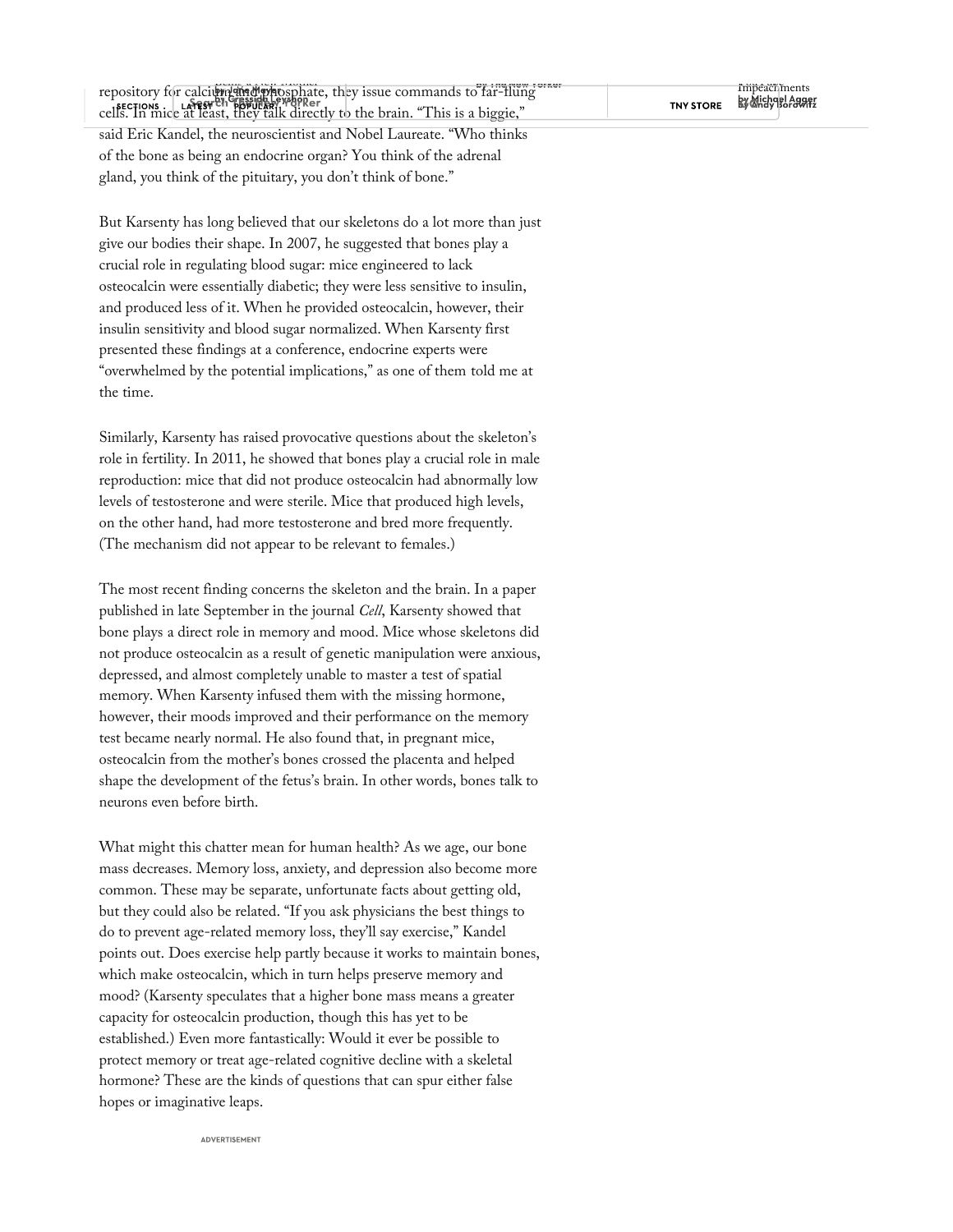**SECTIONS** 

priceline.com

**Get Going!** 

Karsenty's vision of the skeleton as central to energy usage, reproduction, and memory has persuasive evidence in mice. If one of these studies "had come in isolation, I think I would have more skepticism toward it," Sundeep Khosla, of the Mayo Clinic, said. But they're "part of a whole series showing that bone helps regulate other tissues, and the findings in mice are well done and compelling." (Much of the earlier work has also been corroborated by other labs, also using mouse models.)

The question has always been the extent to which these results translate to people. "I don't know of any hormone that functions in mice but not to some extent in humans," Thomas Clemens, of Johns Hopkins, told me in 2011. Still, osteocalcin is clearly not the only substance that regulates blood sugar or male fertility or cognition, and its relative importance may be different in people. In mice, no other substance can compensate for a lack of osteocalcin when it comes to these functions, as Karsenty's work shows. Is the same true in humans?

One tantalizing hint comes from men who are unable to respond to the hormone as a result of a genetic mutation. Karsenty has identified two such men, and they are both infertile and unable to regulate sugar normally—what the mouse models would predict. The real test, however, would be a clinical trial in which researchers identified patients with a genetic defect related to osteocalcin—or patients with low levels of osteocalcin, perhaps as a result of declining bone mass—and treated them with the hormone to see whether it reversed low fertility, poor memory, anxiety, or depression.

Karsenty also believes that we know enough now to recognize that the body is far more networked and interconnected than most people think. "No organ is an island," he likes to say. And if  $X$  talks to  $Y$ , then  $Y$ should talk back to X. This insistence on reciprocity has animated much of his career, with the skeleton often playing a surprise role: insulin acts on bone, and bone should help regulate insulin. Testosterone has an influence on bone mass, and the skeleton should act on the testes. And just as the brain talks to the skeleton, he says, "I always knew that bone should help regulate the brain. I just didn't know how."

## *Photograph: Marcel van den Bergh/Hollandse Hoogte/Redux*

*Amanda Schaffer is a frequent contributor to newyorker.com*

**More:**

- Elements • Techpages
- Skeletons